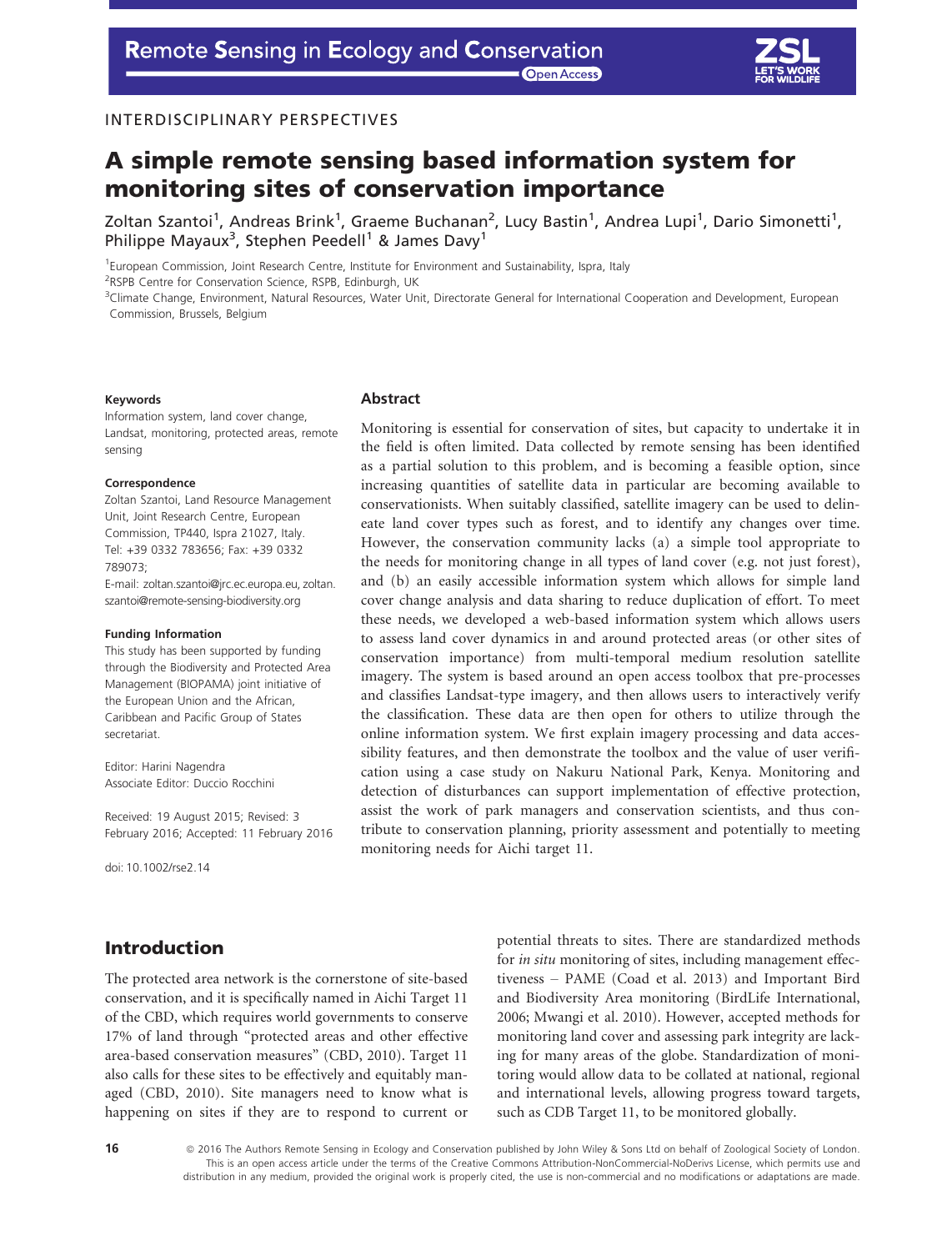The loss of natural habitat, especially deforestation and conversion for agriculture, are perhaps the largest threats to biodiversity (Pimm et al. 1995, 2014), so solutions need to be found that allow for easy monitoring of habitat loss across conservation sites. Remote sensing, and satellite data in particular, has been identified as a useful tool for conservation in tracking land cover (e.g. Turner et al. 2003; Buchanan et al. 2009; Leidner et al. 2013). However, classifying and processing the data can be complex, and the need for a simple solution for protected area monitoring was highlighted recently by Rose et al. (2015).

There are already a number of tools and data sources that are available to the conservation community for making assessments of land cover. Indeed, several global products related to land cover state and change, developed by using medium spatial resolution satellite imagery, have been published (e.g. Global Forest Cover (Hansen et al. 2013), Global Land cover (Gong et al. 2012), CLASlite – ([http://claslite.carnegiescience.edu/en/\)](http://claslite.carnegiescience.edu/en/) and the Protected Area Archive ([http://asterweb.jpl.nasa.gov/paa/\)](http://asterweb.jpl.nasa.gov/paa/). However, these products either focus on one land cover type or they cover limited time periods. In other cases, accuracies are not always acceptable or consistent with other studies (Achard et al. 2014). CLASlite and Global Forest Cover help to lower the entry barrier for mapping and assessing vegetation from satellite imagery, but they focus exclusively on loss and regrowth of tree cover. The conservation and biodiversity community requires accurate data on the dynamics of all vegetation types (grassland, herbaceous vegetation, shrubs, etc.) (Rose et al. 2015), and not just forest. Consequently, the toolbox we present here is a step forward in conservation monitoring.

Here, we introduce and demonstrate an open access, remote sensing based toolbox for site monitoring and a biodiversity and protected areas information system. The toolbox meets many of the needs identified by conservationists (Buchanan et al. 2015; Rose et al. 2015), and allows individuals with little experience of the use of remote sensing to undertake dedicated assessments of land cover and use, and their change, at the site scale. The use of a standardized assessment of land cover/use and type allows data to be collated to produce comparable estimates of change across sites. This allows analysis of the effectiveness of actions, but more importantly, allows consistent statistics to be calculated at the local and regional scales. The toolbox, which can be used offline, requires little capacity or training to pre-process and classify satellite imagery and validate the thematic map results, and is designed specifically for non-(geospatial) expert conservationists, and PA managers. The biodiversity and protected areas information system integrates various protected area and biodiversity data including the toolbox's thematic land cover/use maps, using open source web services. We illustrate the use of the toolbox with a case study on Lake Nakuru National Park, Kenya before aggregating the results from 10 protected areas in East Africa in order to describe broad patterns of land cover change and show the accessibility of the processed data through the information system.

# Materials and Methods

### Toolbox – data, pre-processing and image classification

The satellite IMagery ProCessing Toolbox (v1.2b), IMPACT [\(http://forobs.jrc.ec.europa.eu/products/soft](http://forobs.jrc.ec.europa.eu/products/software/)[ware/](http://forobs.jrc.ec.europa.eu/products/software/)) was developed with pre and post image processing capabilities and combines automated processing chains with minimal user interaction (Fig. 1). The toolbox utilizes data from the USGS Landsat program which, by stretching back to the 1980s (Turner et al. 2013, 2015), provides a readily accessible retrospective baseline land cover.

In the toolbox, an automated pre-processing chain converts digital numbers to top-of-atmosphere reflectance, undertakes clouds and cloud shadows masking, and performs image normalization. The next step is an automated unsupervised classification, using an empirical knowledge-based decision tree approach based on spectral band reflectance characteristics and spectral indices as described in Szantoi and Simonetti (2013) (Fig. 1). The procedure is based on a minimal mapping unit (MMU) of 5 ha, and multi-date image segmentation that assigns individual pixels into objects for each year for which an image has been selected. These objects are then automatically classified using an automated knowledge-based classification algorithm, where the algorithm groups individual pixels within a segment (by year) into a land cover class based on their occurrence frequencies.

Six major land cover types are mapped and an additional 'cloud/shadow' class is used. The applicable land cover classes are: tree cover (over 70% canopy cover and tree height over 5 m), tree cover mosaic (between 30% and 70% canopy and tree height over 5 m), other wooded land (less than 30% of canopy cover, less than 5 m of canopy height, shrubs included), other land cover (non-woody land cover, includes herbaceous vegetation and grass), bare and burnt (a mostly temporary class, depends on seasonality) and permanent water.

We pre-defined the land cover classes based on previous large-scale land cover monitoring studies such as Achard et al. (2014) so that it would fit the various geographical locations to be mapped. The use of a stan-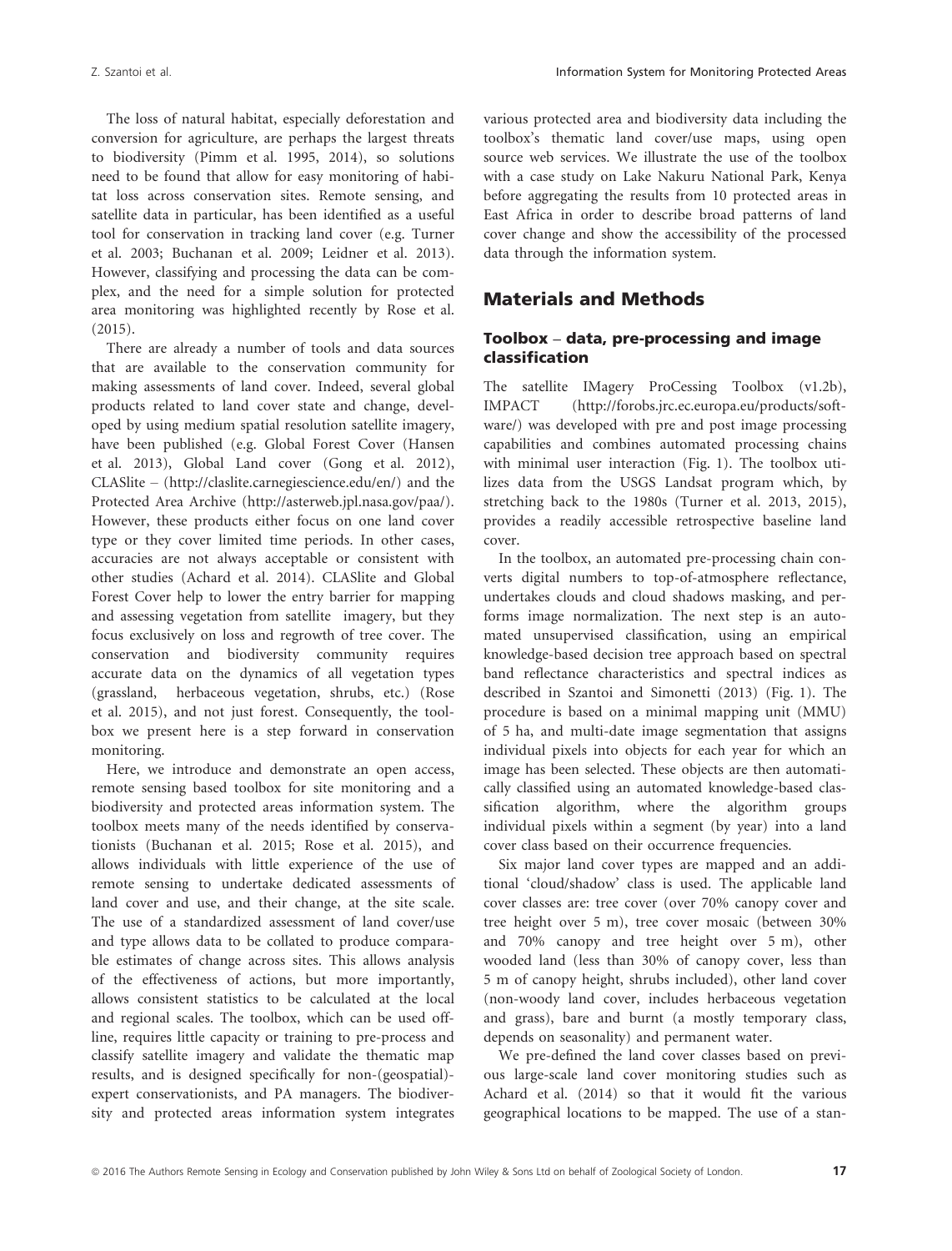

Fiqure 1. Schematic representation of the data processing flow in IMPACT. Pink layers represent inputs, orange are the automated steps and green indicates steps where user input is needed (A). The interface of the map refinement and verification tool (B).

dard algorithm means the land cover classes should be comparable between sites, allowing amalgamation of results for national and regional scale analyses. These land cover types are broad, but they are appropriate to capture the dynamics which have been identified as being the major land cover related threats to biodiversity, namely conversion and degradation of natural areas (i.e. forest loss) and expansion of agriculture.

Land use classes, most importantly agriculture and human settlements/urban, are not included in the automatic classification since based on their spectral signatures they are generally part of the 'other land cover' and the 'bare and burnt' land cover classes. Inclusion of these land uses in the image classification algorithm would be inaccurate due to the spectral similarities. However, if the user is interested in discriminating such land use classes, there is a 'verification' option within the toolbox where

refinement and verification of the automated classification output is possible (Figs. 1 and 2). This map refinement and verification procedure allows users to derive reliable and highly accurate maps and land cover change statistics, and to include agriculture and human settlement classes.

The user input (verification) phase allows the user to (a) review the land cover maps generated by the automated system and (b) revise and modify (correct) them interactively if mis-classification errors are present using higher spatial resolution imagery (Fig. 1) through various other data sources (e.g. Google Earth™ [\(https://earthgoogle.org](https://earthgoogle.org)), OpenNebula ([http://opennebula.org/\)](http://opennebula.org/) or Global Risk Assessment Services [\(https://www.gras-system.org\)](https://www.gras-system.org). The unverified maps must be used with caution as temporal seasonality effects are present in many cases. These could lead to misclassification errors, and hence to inaccurate land cover maps and change statistics.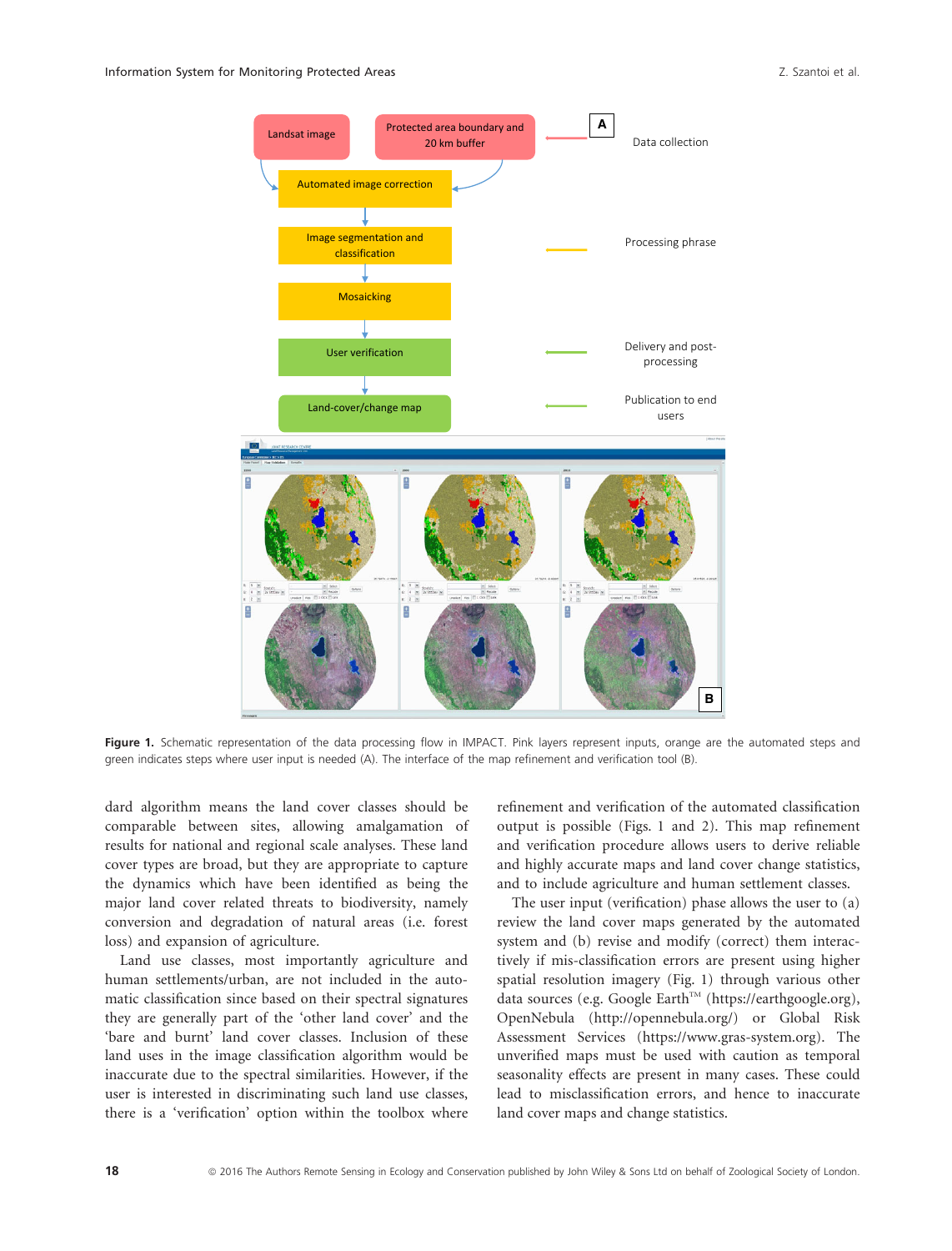

Figure 2. Land cover and land use statistics for Nakuru National Park (and 20 km buffer zone) before and after map refinement and verification. (A – automated, VC – verified and refined).

# Monitoring land cover on sites – the protected areas land cover information system

The BIOPAMA Regional Reference Information System (RRIS) is an online biodiversity and protected areas information system hosted by the Joint Research Centre of the European Commission, bringing together relevant information to support decision making for the protection and management of protected areas [\(http://rris.biopama.org/](http://rris.biopama.org/content/About-RRIS) [content/About-RRIS](http://rris.biopama.org/content/About-RRIS)). The protected areas land cover information system represents one module within the RRIS ([http://rris.biopama.org/lcc\)](http://rris.biopama.org/lcc). Processed imagery and validated land cover data are currently available for 772 and 23 protected areas (PAs) in Sub-Saharan Africa, respectively. These protected areas were selected based on their IUCN categories (I–IV) and on some other ranks (e.g. Ramsar wetlands, UNESCO sites). The boundaries were obtained from the World Database on Protected Areas (WDPA) as of March, 2015 (IUCN & UNEP-WCMC, 2015). As the verification is an ongoing procedure, validated land cover data sets are being added to the system in a continuous manner. The protected areas land cover information system under the BIOPAMA RRIS allows users to search any protected area in Sub-Saharan Africa and at a later stage the Caribbean and Pacific regions by name, WDPA ID, and country. In addition, users can select the option to view only validated land cover data or to include unvalidated land cover maps in their selection. Landsat image mosaics for up to three analyzed time periods (currently representing the decades 1990, 2000, 2010) are available for each PA and their 20 km surrounding buffer zones. Users can specify the color band combination using custom Red-Green-Blue values of the multispectral bands or a predefined standard for viewing satellite imagery (false color and natural color) to aid visual interpretation. Users also have the option to toggle auto scaling on the satellite imagery, which attempts to generate a cohesive uniform color pallette for the satellite images that represent the protected area. The resulting maps are displayed simultaneously with synchronized pan and zoom capabilities to allow the user to easily compare differences between decades.

### Refinement and verification of the thematic maps

Those protected areas whose land cover maps have been verified are published online and can be viewed, analyzed and downloaded by any registered/anonymous user. The data consists of labeled polygons with a classification and a final category for each year. The unverified data have also been made freely available. However, since the automated classification requires user input in order to verify labels (see Fig. 1), unverified data are not supplied as a true record of land cover – instead it is foreseen that users will download this data to perform their own verifications (e.g. by using the IMPACT Toolbox presented here) and contribute them back to the information system.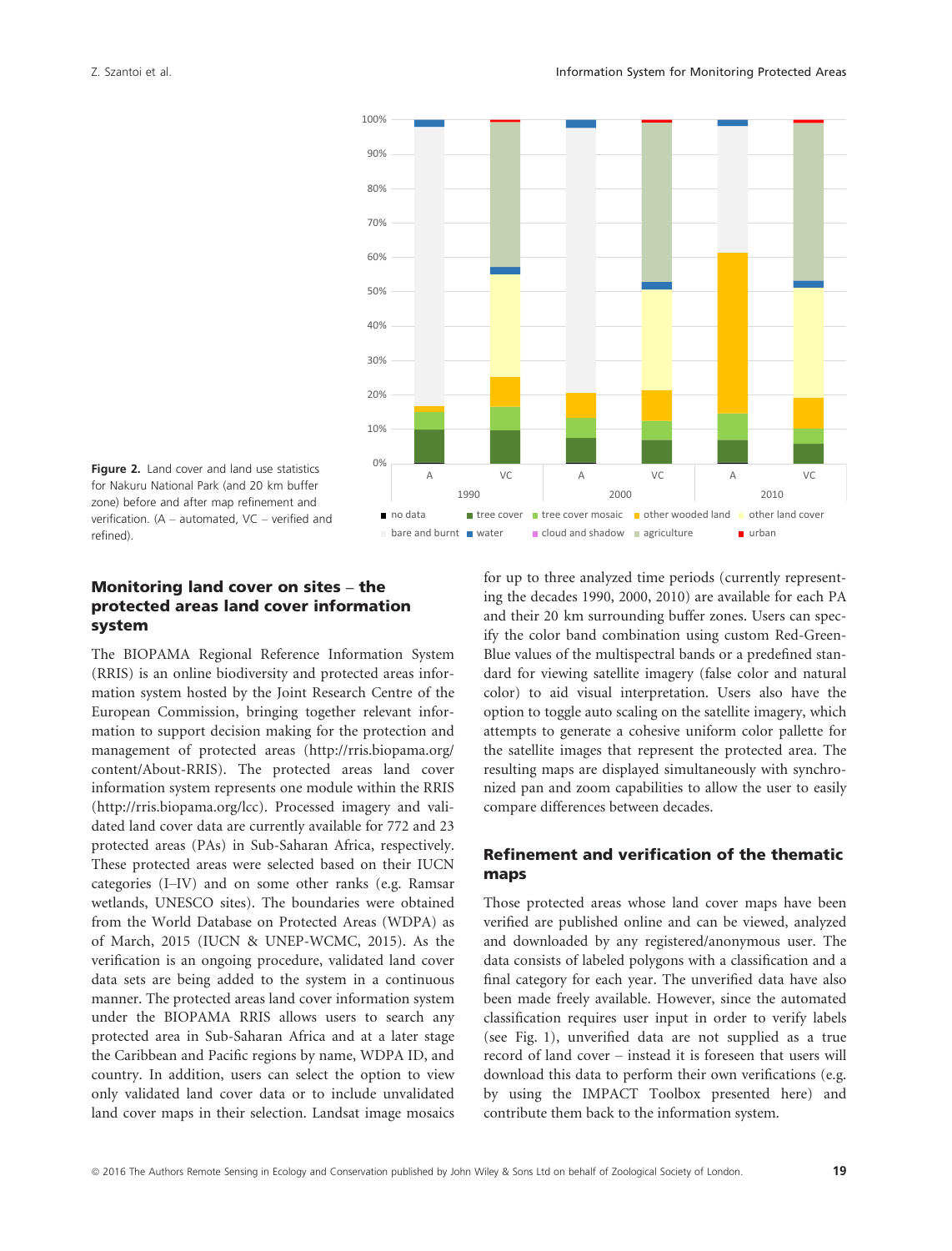# Results

#### Land cover/use change on Lake Nakuru

To demonstrate the use of the toolbox we use Lake Nakuru, Kenya (0°22<sup>0</sup> 0″ S 36°4<sup>0</sup> 60″ E; WDPA ID 762; <http://rris.biopama.org/lcc/762>) as a case study, not least because this site illustrates the need for the user verification procedure. Following the steps outlined above, and using satellite images from 1990, 2000 and 2010, land cover and land cover change were assessed. The automated image classification algorithm was able to discriminate between most of the major land covers, based on the visual assessment (Fig. 2). Moreover, an accuracy assessment using 429 randomly generated points based on the corrected thematic map (ground truth) and compared to the automated classifier generated thematic map revealed that the overall accuracy of the latter map was over 60% for each investigated year (1990 – 65.73%, 2000 – 60.60% and  $2010 - 67.13%$ ).

The verification (and refinement) suggested that the automated algorithm was less able to identify the 'other wooded land', 'other land cover' and 'bare and burnt' mixed classes, confusing these with large agricultural and urban land use classes. Without a refinement and verification step, the agricultural land use would have been classified as simply 'other land cover'. The decadal land cover maps, subsequent to refinement and verification, show a clear trend in the expansion of agriculture and human settlements (i.e. urban) at the expense of tree cover (close forest) and tree cover mosaic (open forest) over the decades (Fig. 3). A gradual loss of tree cover in the south/ southwest area of the study site is apparent, and tree cover/tree cover mosaic were replaced by agriculture. Change can be noticed in the northeastern part, where the transition from tree cover and tree cover mosaic classes to other land, other wooded land and agriculture occurred. The city of Nakuru has expanded at the expense of wooded areas.

### Broader patterns of land cover change

In addition to Lake Nakuru, we assessed land cover change on nine other protected areas in East Africa (Table 1). All showed broadly similar patterns in their land cover change dynamics, with human settlements and agricultural land use increasing in extent in the buffers while the land cover within the protected areas remained stable (Fig. 4). Udzungwa Mountains National Park (19297) was particularly notable for the clear increase in the extent of agriculture and urban (with a concomitant decrease in forest cover). This might indicate that this park is a concern compared to, for example Nechisar National Park (2278) and Mahale Mountains National Park (7521) which remain relatively intact, both within the park and in the buffer surrounding the park.

# Discussion and Conclusions

Monitoring is a key part of the conservation process, which allows problems to be identified and solutions developed, and also allows the effectiveness of actions to be assessed. Traditionally, monitoring has been based on in situ field assessments, but this can incur considerable costs, especially where sites are remote, inaccessible or extensive. The conservation community has identified an as-yet unmet need to apply remote sensing data in monitoring sites of conservation importance (Buchanan et al. 2015; Rose et al. 2015). Our tool, which can be applied globally, allows assessment of land cover change to be made from anywhere in the world. It meets the criteria that have previously been suggested for a remote sensing based system for monitoring land cover change on sites (Buchanan et al. 2009) in that it is free to use, requiring



Figure 3. Change detection results of the verified Nakuru National Park and its vicinity (20 km). The change maps for 1990–2000 and 2000–2010 show the original class which has changed during the particular period, whereas  $1990 \rightarrow 2010$  shows the actual (new) land cover class for the year 2010.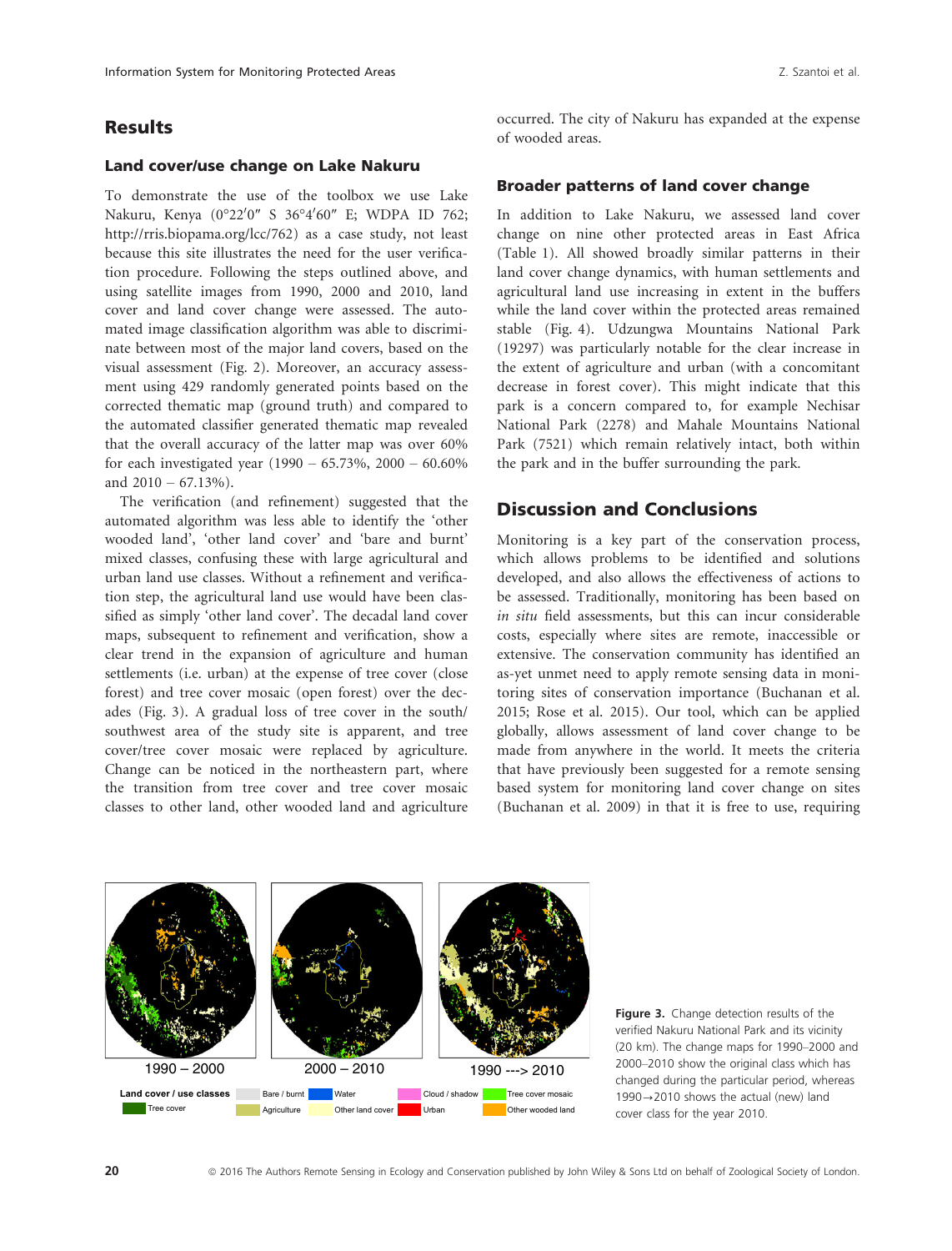Table 1. Protected areas analyzed for land cover/land use change.

| <b>WDPA</b><br>ID | Park name                                     | Country                        | <b>IUCN</b><br>category | Centroid<br>(Long/Lat) |
|-------------------|-----------------------------------------------|--------------------------------|-------------------------|------------------------|
| 653               | Simien<br>Mountains<br>National Park          | Ethiopia                       | $\mathbb{I}$            | 38.17, 13.16           |
| 753               | Marsabit<br>National Park                     | Kenya                          | $\mathbb{I}$            | $37.95, -2.33$         |
| 760               | Mount Elgon<br>National Park                  | Kenya                          | Ш                       | 34.69, 1.09            |
| 762               | Lake Nakuru<br>National Park                  | Kenya                          | $\mathbb{I}$            | $36.09, -0.39$         |
| 764               | Ol Donyo Sabuk<br>National Park               | Kenya                          | $\mathbf{H}$            | $37.26, -1.14$         |
| 2278              | Nechisar<br>National Park                     | Ethiopia                       | Ш                       | 37.89, 5.99            |
| 2279              | Abijatta-Shalla<br>Lakes National<br>Park     | Ethiopia                       | $\mathbb{I}$            | 38.52, 7.54            |
| 7521              | Mahale<br><b>Mountains</b><br>National Park   | United Republic<br>of Tanzania | $\parallel$             | $29.90, -6.21$         |
| 19297             | Udzungwa<br><b>Mountains</b><br>National Park | United Republic<br>of Tanzania | $\mathbb{I}$            | $36.66, -7.79$         |
| 19726             | Malka Mari<br>National Park                   | Kenya                          | Ш                       | 40.76, 4.18            |

just a login. It utilizes free data (an essential feature if it is to be sustainable) and it requires little expertise in remote sensing, since the built-in logical processing chain utilizes metadata supplied with images to undertake preprocessing. We expect that it will have a major impact in the field of conservation.

This tool adds to an expanding number of methods available to the conservation community for tracking land cover. Many of these tools are simple and easy to use, making them ideal for the conservation community which may have limited remote sensing capacity. However, many of the tools are confined to a consideration of forest (e.g. Global Forest Cover or CLASlite) and not other land cover (habitat) types. Given that the majority of species are dependent on forest, these tools have obvious value for monitoring change in sites of conservation importance, up to a global scale (e.g. Tracewski et al. 2016). However, a consideration of other land cover types is useful for long term monitoring and planning, in order to identify what is replacing the lost forest.

Application of the land cover change tool to monitor Nakuru National Park in Kenya indicated that the land cover within and around the park had stayed relatively stable over the past 30 years. This might indicate that the park was being effective at conserving the natural land cover within its boundaries. The extent of natural land cover in the other parks was broadly stable too, but there was a notable increase in agriculture, and decrease in tree cover, in the 20 km buffers around the parks. Previous studies have found that broadly, protected areas reduce the rate of loss of forest (Geldmann et al. 2013) and all land cover (Beresford et al. 2013). Forest loss and agricultural encroachment are recognized as major threats to biodiversity (Pimm et al. 1995, 2014), and the loss of trees and increase in agricultural land around the parks indicates that pressures on the parks themselves might be increasing. Conservation responses could be informed by these data, allowing the authorities to maintain the integrity of the parks under greatest threat.

The image processing toolbox has evolved from code developed to help in remote sensing assessments of forest loss (Achard et al. 2014). Consequently, as it was originally developed for remote sensing applications, it will also be of use to the remote sensing community. In particular, some of the features which were previously standalone applications (e.g. Baatz's segmentation algorithm [http://www.terralib.org/html/v360/TePDIBaatz\\_8hpp-sour](http://www.terralib.org/html/v360/TePDIBaatz_8hpp-source.html)[ce.html\)](http://www.terralib.org/html/v360/TePDIBaatz_8hpp-source.html) are fully integrated in the box's processing chain.

The toolbox is complemented by an information system that allows sharing of results. The toolbox, while requiring some web access, can be used offline and is suitable for situations where remote sensing expertise and capacity to track changes on sites are limited. It can be used to make assessments at the local scale (i.e. by park managers or community site management groups) or for regional level studies, and it covers multiple land cover types.

The toolbox specifically was developed for individuals in the conservation community who have little experience of remote sensing and image pre-processing. The workflow allows such individuals to utilize images which have not had higher levels of processing, opening up a new pool of potential data sources to them.

We presented examples of the toolbox being used with Landsat data, which are available retrospectively, back until the 1980s. This enables conservationists to access a back catalogue of images and make retrospective baselines for monitoring; something not possible from field data. As the imagery selection and pre-processing is highly automated, the inclusion of new medium spatial resolution imagery into the workflow is foreseen, including Landsat 8 OLI and Sentinel 2ab multispectral imagery from 2015 onwards. Continued availability of these data has been highlighted as essential for the continued (and expanded) use of remote sensing by the conservation community (Turner et al. 2015), and will certainly be important for the utility of the RRIS.

At this midpoint in progress toward the 2020 Aichi targets for the CBD (Secades et al. 2014), we envisage that the toolbox could make a contribution toward measuring pro-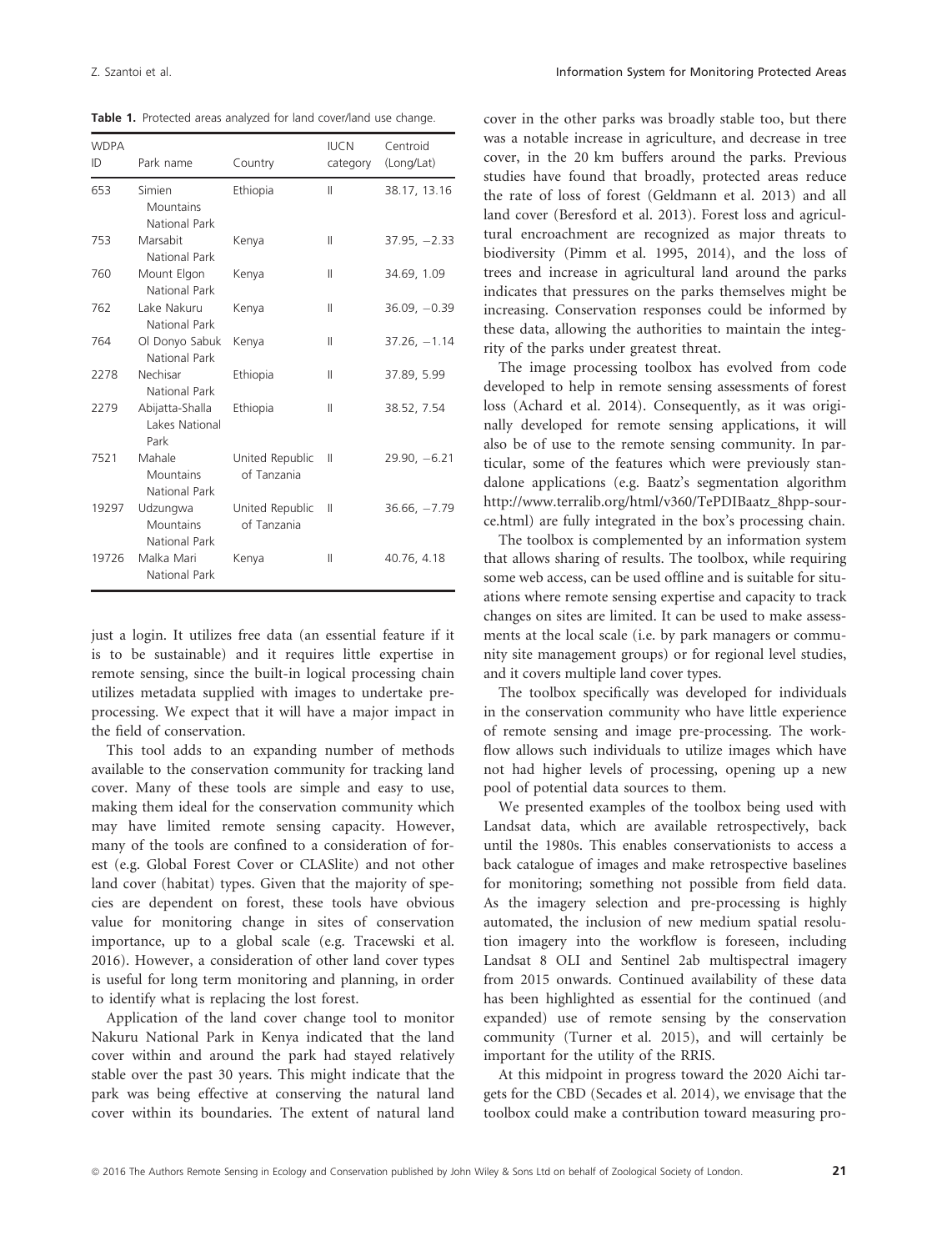

Figure 4. Land cover and land use change dynamics in selected validated protected areas and their buffer zones, expressed in (%) compared to the covered area, in 1990 (blue), 2000 (red) and 2010 (green). Reference numbers (x-axis) are the WDPA IDs for each protected area (see Table 1 for more details).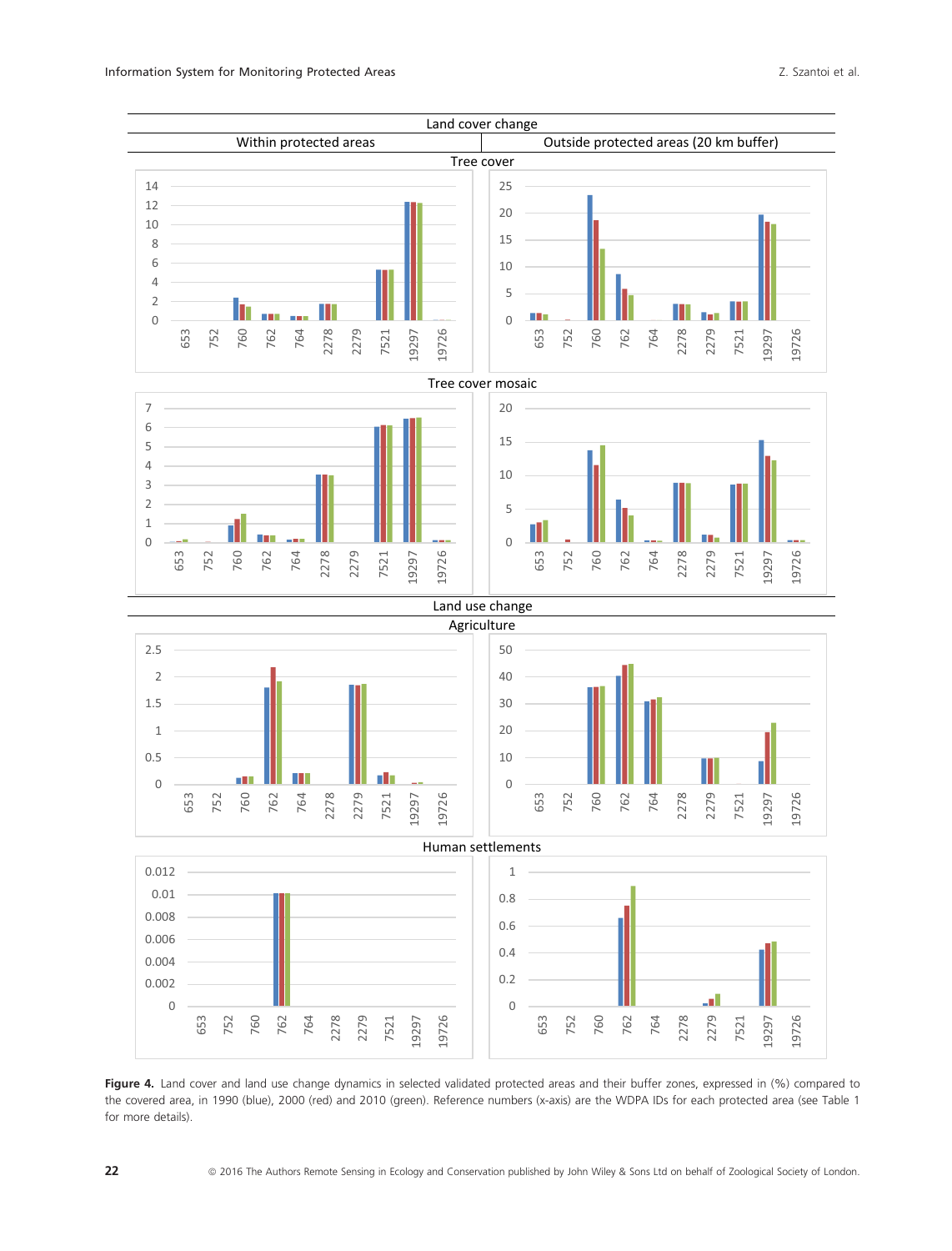gress to the 2020 CBD targets (O'Connor et al. 2015). The toolbox could also make a contribution toward measuring the effectiveness of protected areas, something that is needed to measure progress toward Aichi Target 11. Progress toward this target has so far been measured in terms of the extent of coverage of protected areas (e.g. Butchart et al. 2015), rather than effectiveness. The effectiveness of protection in general has been studied (e.g. Geldmann et al. 2013), but the effectiveness at the country level remains unassessed. Analysis of individual protected areas according to a common legend, followed by the upload of these data to a shared web resource will enable collation of data on how effective individual protected areas are at reducing detrimental land cover change, and how effective the entire network of PAs is at halting land cover change, making progress toward measuring Aichi target 11 across all land cover types.

In addition to target 11, the toolbox could contribute directly to target 12, which relates to species conservation. In particular, if species have distributions that are restricted to one or two protected areas or other sites (AZE and IBAs are identified on such criteria), the toolbox could measure change in suitable land cover within these sites as a surrogate for population change for species. Large-scale sampling could also make a contribution toward measuring progress toward target 5 on reduction in the loss of natural habitats. Application of the toolbox for sampling, developing the approach of, for example Brink and Eva (2009) would allow land cover change assessments to be made efficiently across extensive areas which might not otherwise be assessed.

The tool will perhaps be of greatest use in the biodiversity-rich, but conservation-capacity poor, tropics. Analysis could be carried out close to the source of application (i.e. by the staff of a protected area themselves), but given that resources are not available to allow this in every park, analysis could be carried out for multiple parks or sites at a national or regional level. It will always be essential that the data are returned to the point of use, to allow information to be used rapidly by those managing a park on the ground.

# Conflict of Interest

The authors declare no conflict of interest.

#### References

Achard, F., R. Beuchle, P. Mayaux, H.-J. Stibig, C. Bodart, A. Brink, et al. 2014. Determination of tropical deforestation rates and related carbon losses from 1990 to 2010. Glob. Change Biol. 20:2540–2554.

Beresford, A. E., G. W. Eshiamwata, P. F. Donald, A. Balmford, B. Bertzky, A. B. Brink, et al. 2013. Protection reduces loss of natural land cover at sites of conservation importance across Africa. PLoS ONE 8:e65370.

- BirdLife International. 2006. Monitoring important bird areas: a global framework. BirdLife International, Cambridge, UK.
- Brink, A. B., and H. D. Eva. 2009. Monitoring 25 years of land cover change dynamics in Africa: a sample based remote sensing approach. Appl. Geogr. 29:501-512.
- Buchanan, G. M., A. Nelson, P. Mayaux, A. Hartley, and P. F. Donald. 2009. Delivering a global, terrestrial, biodiversity observation system through remote sensing. Conserv. Biol. 23:499–502.
- Buchanan, G. M., A. B. Brink, A. K. Leidner, R. Rose, and M. Wegmann. 2015. Advancing terrestrial conservation through remote sensing. Ecol. Inform. 30:318–321.
- Butchart, S. H. M., M. Clarke, R. J. Smith, R. E. Sykes, J. P. W. Scharlemann, M. Harfoot, et al. 2015. Shortfalls and solutions for meeting national and global conservation area targets. Conserv. Lett. 8:329–337.
- CBD. 2010. Global biodiversity outlook 3. Secretariat of the Convention on Biological Diversity, Montreal, Quebec, Canada.
- Coad, L., F. Leverington, N. D. Burgess, I. C. Cuadros, J. Geldmann, T. R. Marthews, et al. 2013. Progress towards the CBD protected area management effectiveness targets. Parks 19:13–24.
- Geldmann, J., M. Barnes, L. Coad, I. D. Craigie, M. Hockings, and N. D. Burgess. 2013. Effectiveness of terrestrial protected areas in reducing habitat loss and population declines. Biol. Conserv. 161:230–238.
- Gong, P., J. Wang, L. Yu, Y. Zhao, Y. Zhao, L. Liang, et al. 2012. Finer resolution observation and monitoring of global land cover: first mapping results with Landsat TM and ETM+ data. Int. J. Remote Sens. 34:2607–2654.
- Hansen, M. C., P. V. Potapov, R. Moore, M. Hancher, S. A. Turubanova, A. Tyukavina, et al. 2013. High-resolution global maps of 21st-century forest cover change. Science 342:850–853.
- IUCN & UNEP-WCMC. 2015. Available at [http://www.unep](http://www.unep-wcmc.org/policies/wdpa-data-licence)[wcmc.org/policies/wdpa-data-licence](http://www.unep-wcmc.org/policies/wdpa-data-licence).
- Leidner, A., A. Brink, and Z. Szantoi. 2013. Leveraging remote sensing for conservation decision making. EOS 94:508.
- Mwangi, M. A. K., S. H. M. Butchart, F. B. Munyekenye, L. A. Bennun, M. I. Evans, L. D. C. Fishpool, et al. 2010. Tracking trends in key sites for biodiversity: a case study using Important Bird Areas in Kenya. Bird Conserv. Int. 20:215–230.
- O'Connor, B., C. Secades, J. Penner, R. Sonnenschein, A. Skidmore, N. D. Burgess, et al. 2015. Earth observation as a tool for tracking progress towards the Aichi Biodiversity Targets. Remote Sens. Ecol. Conserv. 1:19–28.
- Pimm, S. L., G. J. Russell, J. L. Gittleman, and T. M. Brooks. 1995. The future of biodiversity. Science 269:347–350.
- Pimm, S. L., C. N. Jenkins, R. Abell, T. M. Brooks, J. L. Gittleman, L. N. Joppa, et al. 2014. The biodiversity of